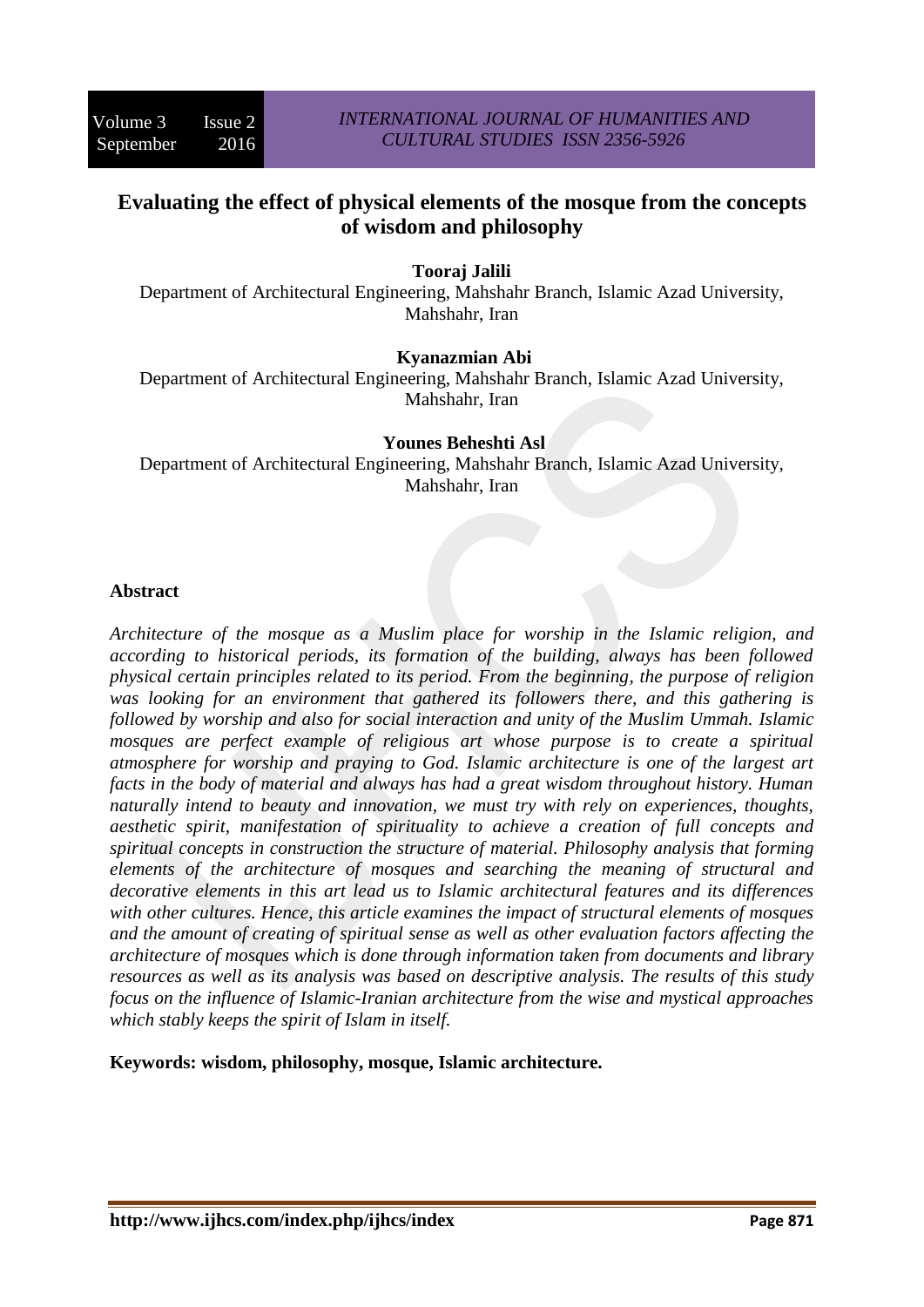### **1-Introduction**

Mosques in Muslim's view have high position and that is why the heart of the Islamic cities and the most important and the best places is provided for mosques. With the arrival of the Islamic religion to Iran, Islamic spirit infused in Iranian body of structure. School and Islamic Thought was carrying the message of worshiping in the presence of creator of the universe and therefore can be searched the design of perfectionism in the art of devotion and Muslim artist has been used his thoughts to express this fact. Islamic architectural elements include the dome, altar, finials and so on, which each of them send a message to audience and in addition to formal beautifying of space plays an important role in enhancement of the quality of spiritual worship space. These are all symbols that are in a position to meet God and has declined from his rank to express a transcendent meaning.

### **2-Review of the literature**

In connection with the researches which is done on the issue of the research could be noted numerous books in the fields of philosophy and Islamic philosophy and also its architecture. Analysis of Iranian mosques book written by Doctor R. SHATERIAN is a perfect example in the field of identification and analysis of the Islamic mosques from the beginning until now. Doctor Pirnia publications also can be considered as complete reference for Islamic Iranian architecture; on the other hand, in recent years a large body of articles and books about concepts and meanings lies at the heart of Islamic monuments has been written and published in prestigious publications.

### **3-Research question**

With regard to the role of Wisdom and Philosophy in the formation of structural elements of religious sites, particularly mosques, wisdom impact on the elements has great importance and necessity of doing this research is two-fold. According to studies on the subject of Wisdom and Philosophy of structural elements of mosques, investigations have been conducted about its components. But what we are seeking in this study, is that is structural elements of Iran mosques have been affected from philosophy and wisdom? And also how these philosophical and spiritual concepts have formed in architecture format?

### **4-Research hypotheses**

Certainly any Iranian person, according to the mental image of their country's civilization and architecture and early studies in the field of Islamic and Iranian architecture finds that formed architecture in all periods has been formed based on values and specific spiritualities of its time and thus providing a hypothesis would not be so difficult. In providing a hypothesis and proving it in summing up we can say that architecture of Islamic mosques especially Iranian mosques completely was influenced by the philosophy and religious principles and therefore are formed in the form of brilliant manner of Architecture.

### **5-Method**

In explaining the research methodology as well as introduction of population and resources used in this study we can say that data of this research have been collected through study of libraries documents, Internet and theses and articles and by analyzing this information by descriptive analysis method we examined this scope of the study.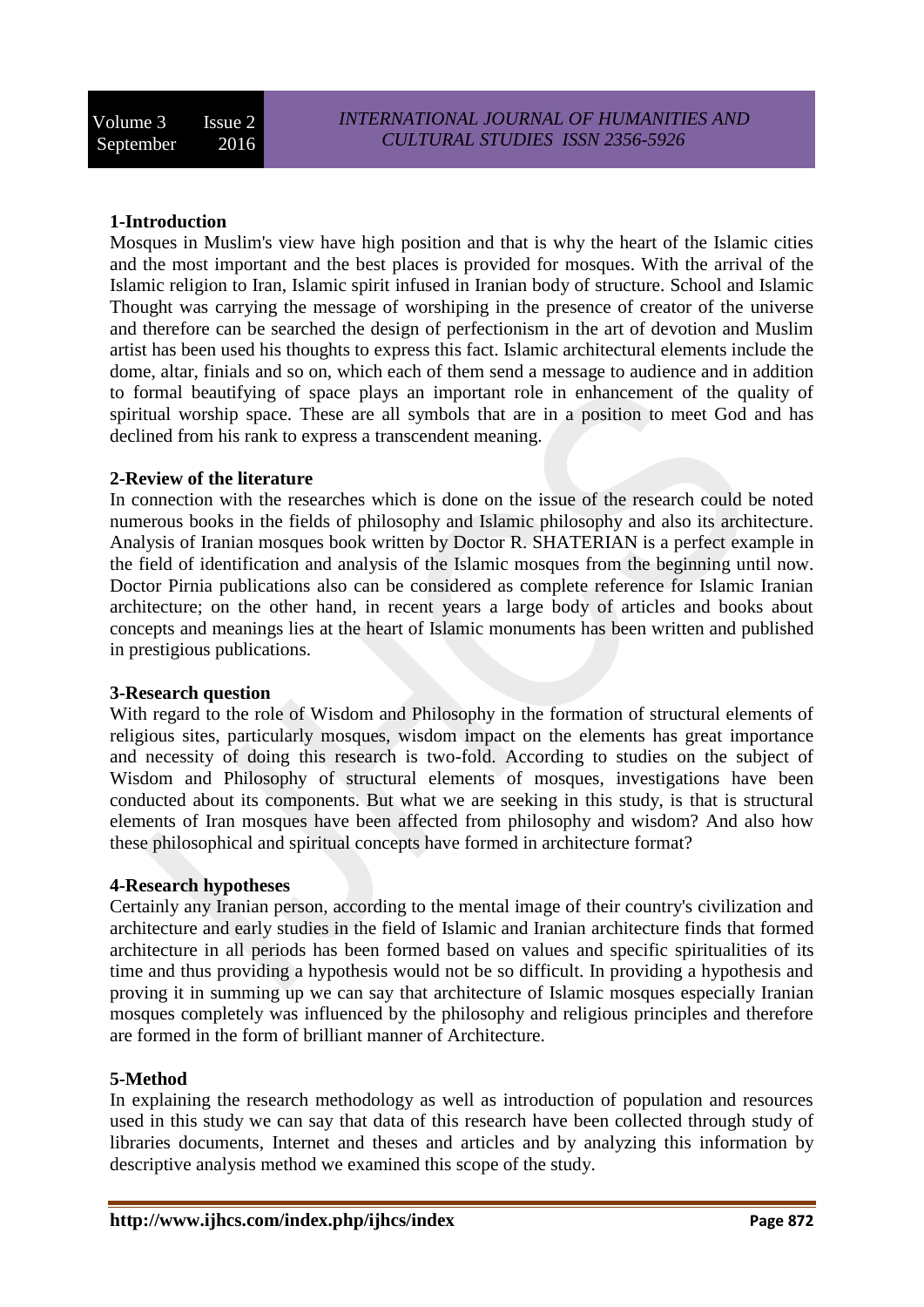## **6-Position of wisdom of Islamic architecture**

Spiritual teachings and cultural beliefs are underpinning of valuable and dynamic architecture. Hence recognition of the glorious achievements of Islamic architecture without the knowledge of intellectual foundations and social infrastructure will not be possible. Those who are unknowingly considered Islamic architecture independent of spirituality and wisdom, unconsciously blocked its progress and excellence way.

Islamic Architecture wisdom is a level, where answers to material and spiritual needs in the same way. Seyyed Hossein Nasr in the expression of the concept of Islamic philosophy, writes:"By theses definitions that Mulla Sadra's said in Epistles book, wisdom is a pure rational knowledge that changes your knower in the process of gaining knowledge in a way that is laminated into rituals that cosmic hierarchy will reflect in it." **[6]**

"This level that Mulla Sadra calls it as wisdom, a position in which man is made worthy of creating architecture or any other work of art and whatever creates is full of clear and appropriate responses to the material demands and spiritual needs. Islamic architecture is a result of spirituality that with the help of the Clear thinking of architects of the Islamic countries that gradually flourished; as far as reached to the highest degree of prosperity and preparedness in Isfahan school, a degree to which it can be mentioned as manifestation of the wisdom of Islamic architecture. The wisdom of Islamic architecture led to the institutionalization of traditional that turned the architectural monuments of this age to eternal and unwavering remembrance". **[1]** What is now referred to as Islamic architecture, is continuing the traditional that be able, relying on spiritual teachings, to reflect pure Islamic wisdom with body language in the physical body of netherworld. Spiritual teachings and cultural beliefs, are infrastructure is based on a valuable and dynamic architecture. Hence recognition of the glorious achievements of Islamic architecture without the knowledge of the intellectual foundations and social infrastructures would not be possible.

Hence in identification of any architectural monument should be noted that on the one hand spiritual concepts governing on the designing of manufacturer of physical characteristics of the final building and on the other hand each built space, in the form of the society is representing the diversity of recognition and presuppositions of design. Therefore, the cultural principles are the shaping ground of buildings and the main elements in forming spiritual concepts in physical body of architectural monuments. Islamic Architecture wisdom is a level, where answers to material and spiritual needs in the same way.

### **7-Architecture of Islamic mosques**

Religious from ancient times until today has always been one of the most important building elements of Iranian identity. Facing Iran with the modern world and the conflicts and confrontations between tradition and modernity, more than anywhere else in opposition to religion and modernity is manifested. This contrast has been created awareness in both groups: fans of tradition and modernity. Since the founding of the Islamic mosques by the prophet Mohammad (PBUH),not only have changed mosques in form, but also have been changed in terms of social and cultural and a new identity has been created for them.

"Islamic architecture is one of the biggest manifestations of art truth in the body of material. Islamic architecture as one of the largest branches of Islamic art has been able, to naturalize a large part of the art features during the time and different periods. Historically, architecture is the first art which is able to adapt itself to artistic concepts, shall be used by Muslims. Welcoming Muslims to this art led to many years as the only Islamic art to insert religious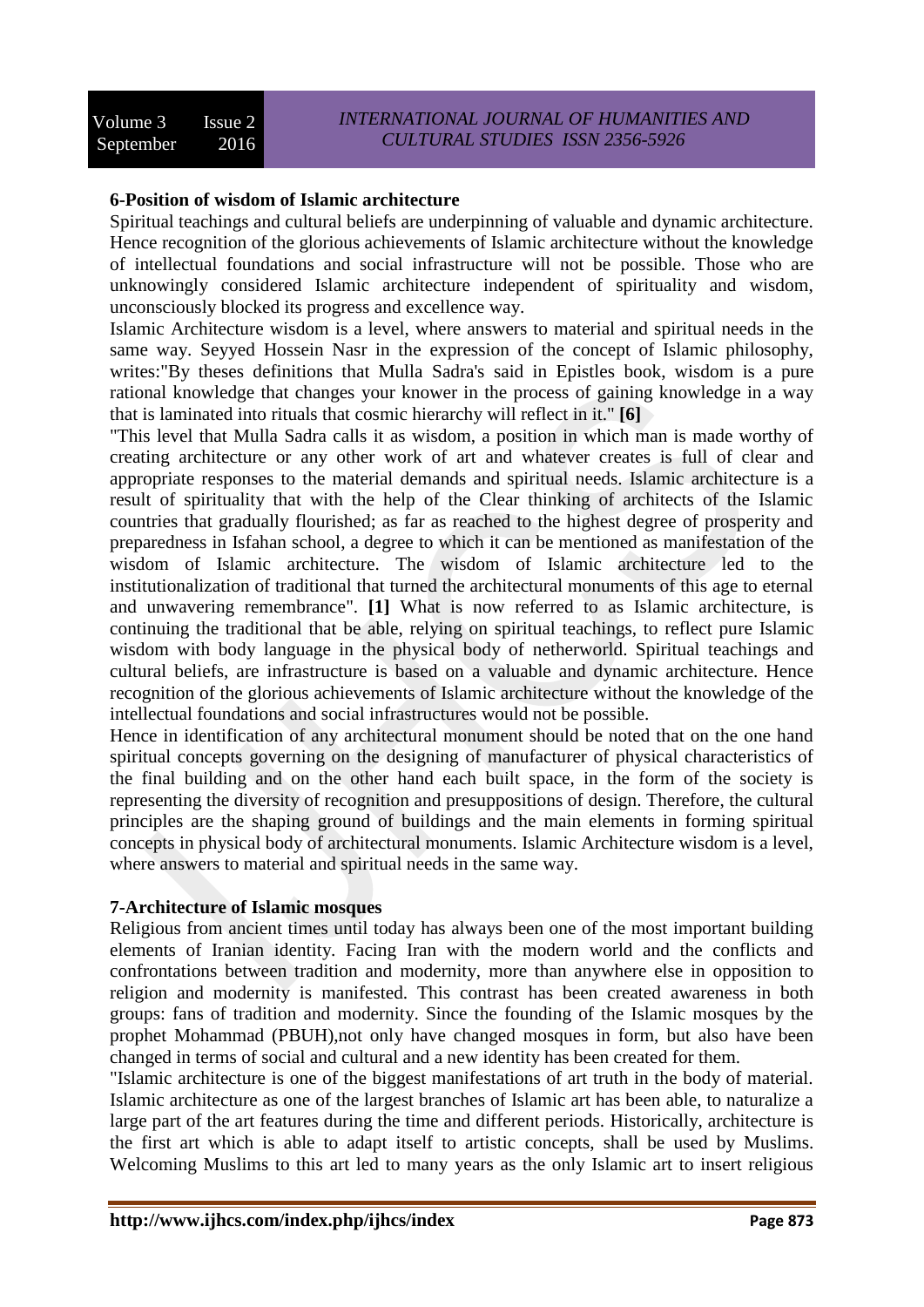concepts of Islam. This has continued in the minds of most people that with hearing the words of Islamic Art, the first thing considered is, Islamic architecture ".**[5]**

The architecture of mosques, demonstrates such glories that reflecting full taste of aesthetics and cannot be have a source unless religious faith and divine inspiration. In the architecture of mosques, Stucco , thresholds, Mosaic faience , which are elected based on the symbolic meanings of each of which and people sense of beauty. Iranian architecture has never been empty of meaning and has always been connected inextricably with Islamic architecture in a way that Islam and Iranian architecture move in the direction of a bilateral perfectionism. The impact that Islam has on Iranian architecture in fact, is the injection of the spirit to foundation of Iran and Iranian architecture, by using a series of Islamic concepts such as return to the principle of unity and the use of symbolic arrays, has been included with itself a reality as the origin of life when creating buildings such as mosques and holy buildings. The mosque is the place of a set of arts which are examples of intuitive arts. In other words, in the mosques not only meet religion with art but also the most important aspects of Islamic art, are the architecture of mosques and its distinctive features. This artistic effects include architecture, Stucco, thresholds, Mosaic faience , Stalactite work, calligraphy, space layout and ... Since art is mixed with symbols and symbols make up the nature and essence of art. Mosque building is in a way that makes it easy the human prays, immense period of Arches and Columns divided continuous space to such same pieces which makes it easy to achieve spiritual state. Mosaic faience which is one of the best examples of Islamic architecture in mosques with enjoying the beautiful and varied colors, creates the link between the sky and the mosque for the viewer. Using the verses and arabesque designs in the inscriptions of mosques give identity and meaning to the places. All domes, minarets, the sanctuary and arches in forms or inscriptions and tiling and plaster to one axis and all finally ushered to one point. Motifs, shapes and colors in architecture are a clear indication for induction of hidden meanings and the audience through attending in architectural space achieve to an intuitive understanding of the meanings. Located mosque among urban and especially residential areas, establishes mosque identity relationship with public. Religious monuments are one of the most basic elements of texture, and shape, and the form of cities and still they are.

### **8-Philosophy of structural elements**

Iranian architecture, is one of the richest examples of local architecture with formal and liturgical noteworthy achievement in the world, that in the passage of the Islamic era became to one of the successful examples of conceptual architectural, spiritual and mystical that at the same time the influence of body and architectural form as the container place where is the effect of the culture of the community and are effective in representation of these concepts and meanings. Elements in the Islamic era, was considered the main elements of the mosque, once there could not be reached to such a development. Many of available elements in the Islamic mosque are Sassanid architectural elements that were used after the arrival of Islam in the mosque. An architect in finding an idea of the design process and how to implement is in trying to searching a quality that more than anything rely on promote the presence of citizens in various parts of the mosque and during all day. The mosque which is the part of life of urban areas and different parts of it with high flexibility provides sufficient areas for different activities and diverse needs of citizens. A strategic issue in the mosques is that how we can design a mosque in addition to all the physical features enjoys a kind of spirit and vitality. Muslim architect always tries in the mold of balanced form, while the diversity and dynamism, to portray the prospect of intellectual and ideological foundations, provide context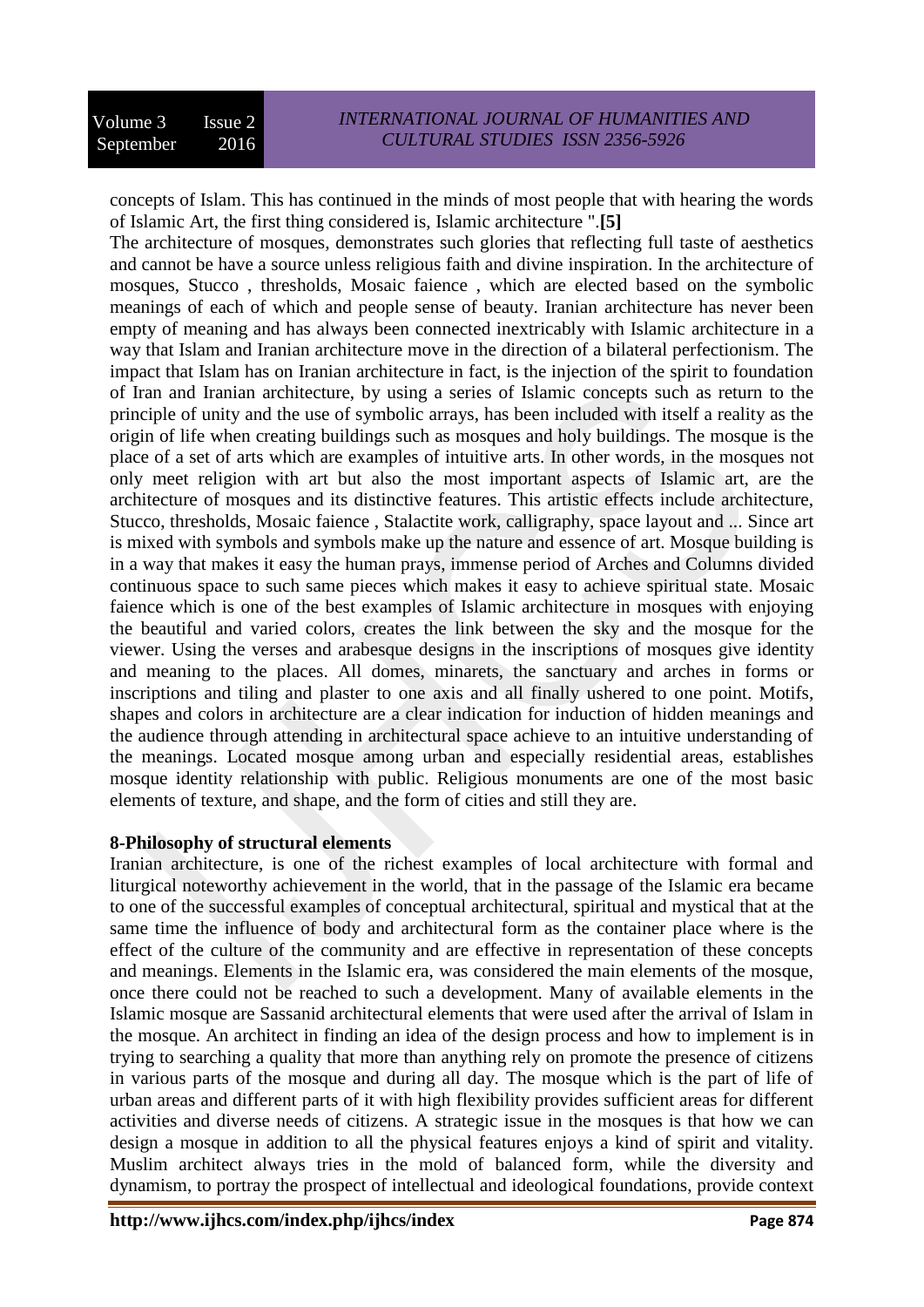of extrasensory perception and interpretation of concepts and take the pariah and alien human to his purpose resides. Unity and manifestation of presence of a creator into the fabric of the physical body, are known as one of the key factors in shaping spiritual identity and divine Culture. This concept is based on the principle of unity in Islamic worldview, was the creator of originally movement from diversity to unity. This important issue led architects to create works that to be manifestation of monotheistic thoughts and supernatural and belief in one God. Manifestation of mysterious nature, the facts and the signs of God and Divine notions in mosques, are manifested in the symbolic features of elements such as domes, bedchamber, court, niche and minaret.

## *1.8-Entry*

"Door is the first entrance element to the mosque which is the way To Kingdom of God, philosophical pattern is in the pathway to get from one world to the other which is more from concept of time and distance; hence gates of heaven, it means the solar revolution doors, are opened doors on time or distance. **[4]** " Door in the so-called mystical is the manifestation of study and past actions and prowling in the way towards God and obeys from rules of conduct and self-sacrifice in the God way. Bab al Abwab also is one of the mystical interpretations and it means repentance; because repentance is the first things that people reach to god by it. With the arrival of prayer time everybody from each grade and class enters to mosque and this entry is the symbol of movement from diversity to unity. **[4]**

## *2.8-Niche*

"Niche," is the place of war with the soul and is heart of the mosque, and is heart of the city. Because prayer is war with the soul and niche is one stair at down and also is the center of architecture in entire Mosque building. The figure of niche with its arches is the symbol of sky and its surface with its bezels reminiscent of the fatal world. Niche on the qibla wall has been prior to all elements. The most central part in architecture of mosque is niche. This term means the place of war and jihad. According to Raghib Isfahani in Almfrdat: because niche is the site of a battle against devil and passion is taken this name, but niche is not only is the site of inner warfare but also is the safe haven and the site of conformity of soul and spirit and factor of making a balance between prayer and hearts.

## *3.8-Arch*

In the culture of architecture, arch are said to be those curved lines that are allegorical for circles and circle is an allegory for the integrity. Arch lexical similarity means architecture with heritage, appreciate and value is in Persian language that all of them means to holiness, joy, high and purity and show sanctity and elation of architecture. Some mystics consider heaven as universe body and soul flow in heart and finally the essence of God.

## *4.8-Dome*

Basis and implementation of the dome from lower cross-section to the apex of the dome, the natural and the spiritual movement, shows faithful human bondage towards worship of God and the culmination of worship of God. The main existence causes of dome, is symbolic performance, not merely religious symbol; because dome itself in association and integration with religious areas have been had very well influential and practical role over the time. It is the symbol of sky and its center and is the symbol of world axis that associated all levels of existence in the universe with God. Dome is symbol of reaching to unity from diversity and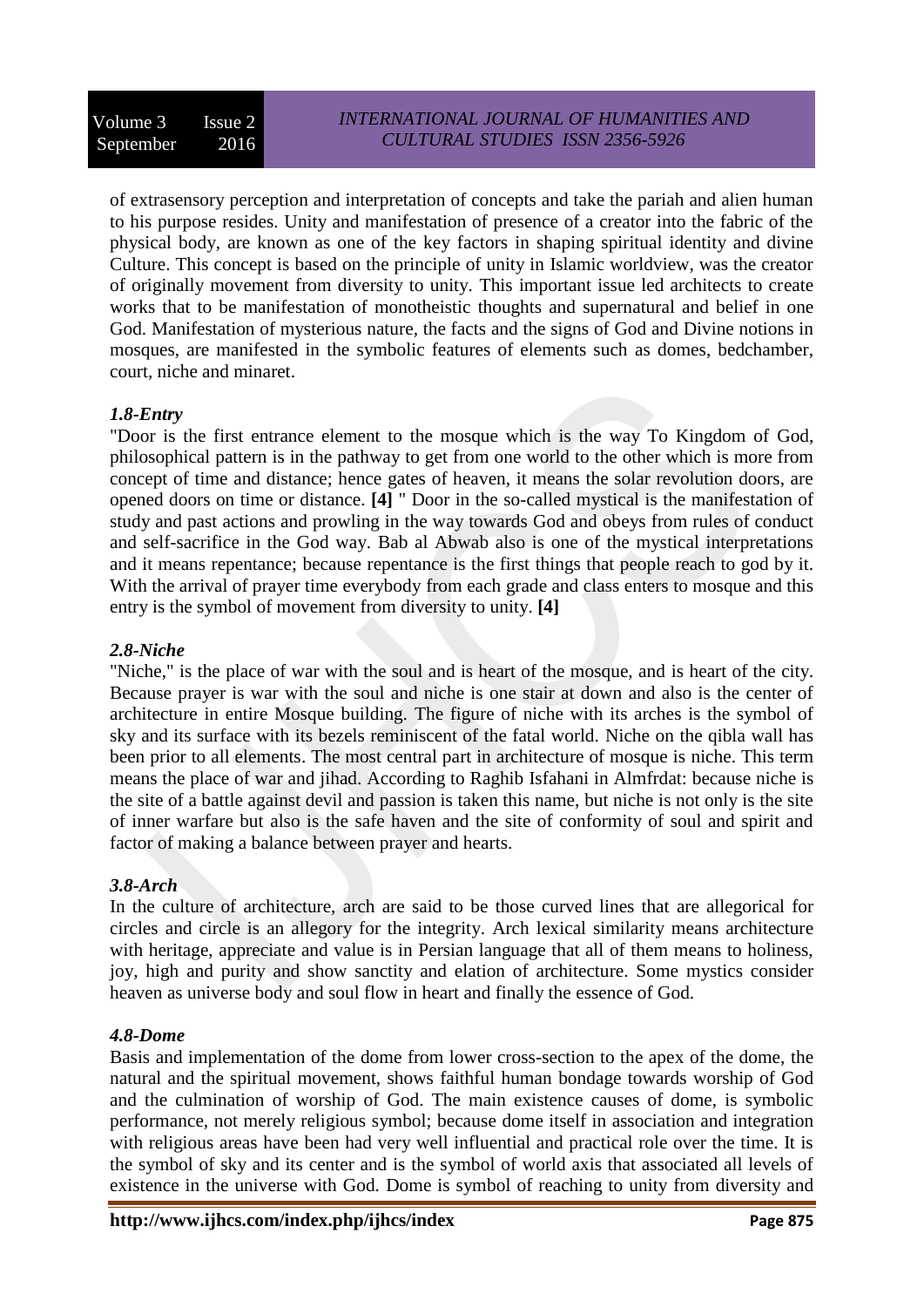with a look to the meanings of Allah, prayer and worship is formed in the mind. According to Nasr, outer shape of dome is the irony of God beauty and minaret is a symbol of divine glory because Iranian arch moves to upward and flames toward sky and transcendental affair. Also "traditionalists believe that the dome in Islamic architecture is manifestation of beauty traits and divine glory, allegorical symbol of the principle of diversity in unity and unity in diversity, the heavens (universe marquees), tree (green crown) and the Kaaba". **[7]**

### *5.8-Minaret*

"Minaret" is one of the special structural elements in Islamic religious monuments which have been ancient history pre-Islamic Iranian architecture. About the origins of minaret formation is provided different opinions. In Islamic architecture also the use of minaret element have had serious importance as far as this element on the side of the dome and portico are as the most important and the most common symptoms of city that have been used in order to introduce the mosque and Islamic center. Minaret displays human existence center, displays promoting levels that adds to the material existence of man spiritual depth or height which otherwise human would be two-dimensional one. From the visual aspect is human representative; a determined feature that among the creatures in the universe stands up vertically. From inner aspect is reminder of human soul that can return to his origin. Minarets with a height taller than the dome, notice the look upward and creates a link between heaven and earth and induces greatness?

## *6.8-Porch*

Porch is located at the center of sides and a large porch is covered it and created a shady space. Porch leads to the courtyard and both of them beforehand on the forecourt dome. Porch in mosque in terms of semantics has common connection meaning with bowing in prayer, both enjoys from intermediate and relevance. Porch makes communication of two continuous space with each other, courtyard of the mosque is considered as outdoor space and to continue the process of hierarchical movement and form should lead from open space to semi-outdoor space eventually lead to the indoors.

## *7.8-Decorations*

Decorating is expression of sanctum sense and increasing meaning that is rooted in the depths of Iranian and Islamic culture. Decorating is an integral and major part in Islamic architecture and perhaps there is less religious building that doesn't have any decorative in it. From the second and third centuries AD, during the Seljuk period richest designs and decorative forms in walls and coatings, roofs and minarets was invented. But the main thing about this one is uniting structure and decoration in building, so that the decorations are nothing but itself and its extensions and this also contributes to the strength of the main building. Principles in creating decorating are very different and quite are dependent on artist's genius, creativity, taste and artistic ability which in each region was role taking according to local and environmental factors. Artist According to the available plans in your life location influenced by climate, culture and religion, changes and innovations in design has created and implemented. Perfection geometry of this architecture by using key shapes as sub roles, with the development of their creative nature, tends from the unity to the multiplicity and after circulating audience in its diverse garden returns to the waited intrinsic unity and comforts in his unitary gravity. Light in the meantime, plays its wisdom role with its living advent. Perfection of color and hugging with light will be hundred times.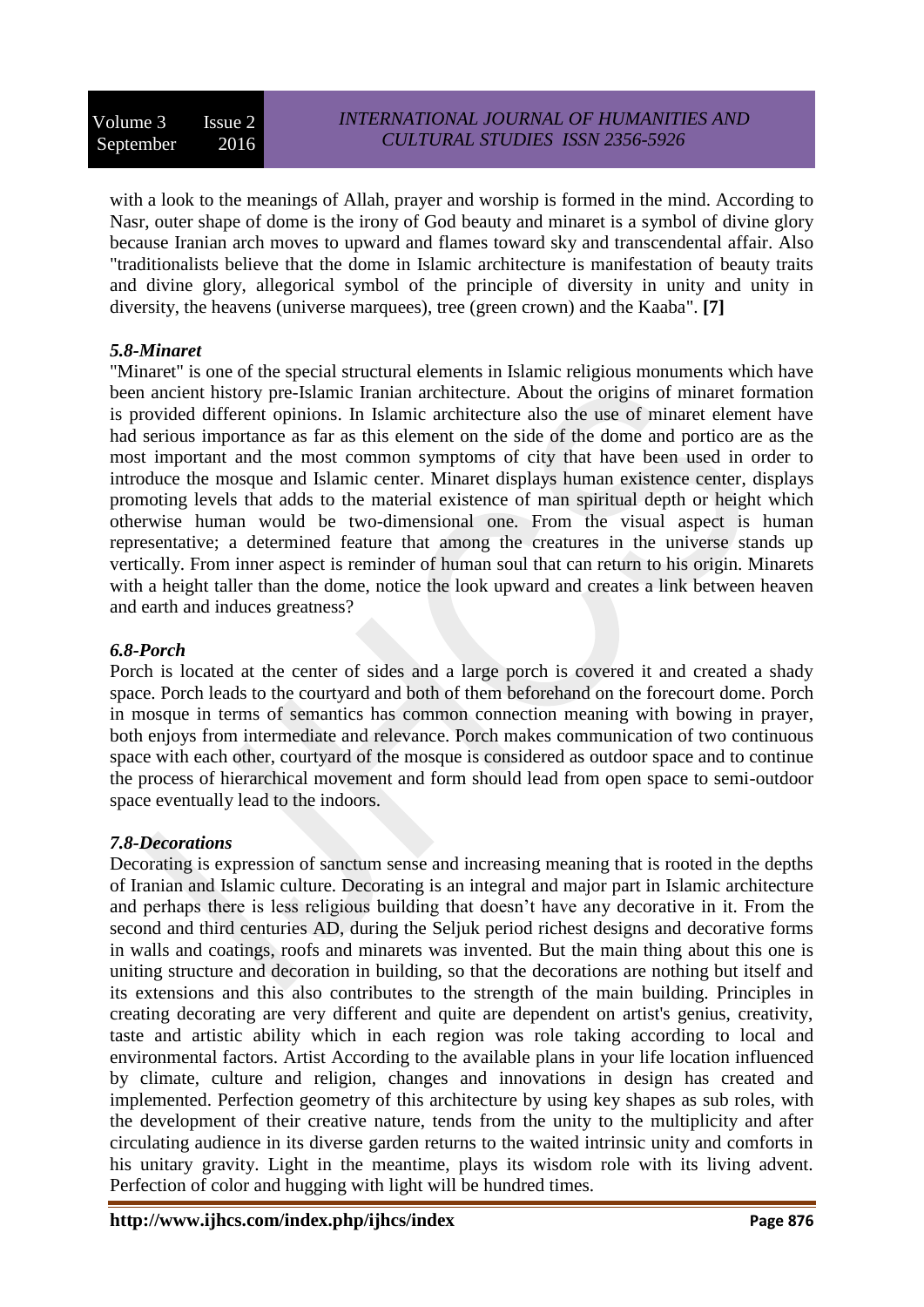## **9-Wisdom of mosque architecture**

Architecture is one of the Islamic Arts that is placed characteristics of Islamic identity in itself. In Islamic lands, has been built houses in such way that be suitable for human's short life. For the Architecture of the houses is notices more on logical functions than its immortality issue and perhaps for this reason that homes and houses from last decade's remain less than now but they are few numbers which are protected from intellectual aspects, like the house of Hazrat Zahra (AS) in Madina or the house of Imam Ali in Kufa, which still its govern spiritual wisdom on the building cause its survival. But houses of God were apart from this topic. God is immortal, so his place of worship should be immortal. That's why in "Islam has been given more attention to architecture of mosque and the building of the mosque was made up with most beautiful arts. **[2]**

### **10-Wisdom of components in the mosque**

Attraction azure color, strong curvature of anticlines, regularly mirrors that bring out the building from direction and illuminated walls with words that in the portal like another universal and ... all of them express supernatural nature in nature. Islamic art is a combination of intuition and ideas; being quality is manifested in the face of phenomena and in a word, this is the love that creates art.

Mosque building is designed and built in an excellent and spiritual way. Floor of the mosque with the most beautiful and best stones, is paved and the use of decorative mosaic tile, seven colors tile and enamel and apply beautiful stuccos on the walls of courtyards and bedchambers are reminiscent of paradise of God. Beautiful carpets with magical colors, adorning the interior of the mosque. Employing the best decorations in the niche of mosque, foremost part of the building toward Kaaba shows its importance. Bring Quranic inscriptions to be very effective with Kofi lines, and copies which in the mosque azure atmosphere invite eyes to calm and are the means of the manifestation of the inner meaning of the mosque. Inscriptions always reminds prayer man in remember of God and manifest the true meaning of the Holy Quran in his mind in order to understand power of unique God. Historic mosques is designed in such a way that if a preacher go up the pulpit and speak with a normal voice all they would be heard and do not need audio device. No need to display a voice for outside of the mosque."Figured inscriptions" which is located on the inner wall of prayer hall or around the niche not only reminds to believer man its meaning of words but also noticed him/ her with weight (rhythm) of shapes and its spiritual images and with glory and power of divine revelation.

## **11-The effect of structural elements of architecture**

"Muslims should be placed in an environment where they feel comfortable and relaxed as the mosque environment due to its silence is preferred from everything that is fleeting ". **[3]** Human relationship with the environment around him is a function of his multiple senses system. Human feeling of space is closely related to reception and his sense-perception that they are very close in response to her surroundings. Human being has a motor abilities, visual, and tactile, temperature, etc. that may be controlled or strengthened in exposure with a building through his environment. Aesthetic topic is also achieved through visual, auditory, olfactory, tactile understanding of environment for human in terms of aesthetics, form and function, sensory and vivid appearance of an object that is exposed to the audience perception and judgment, form and function means processing of shapes and volumes in such a way that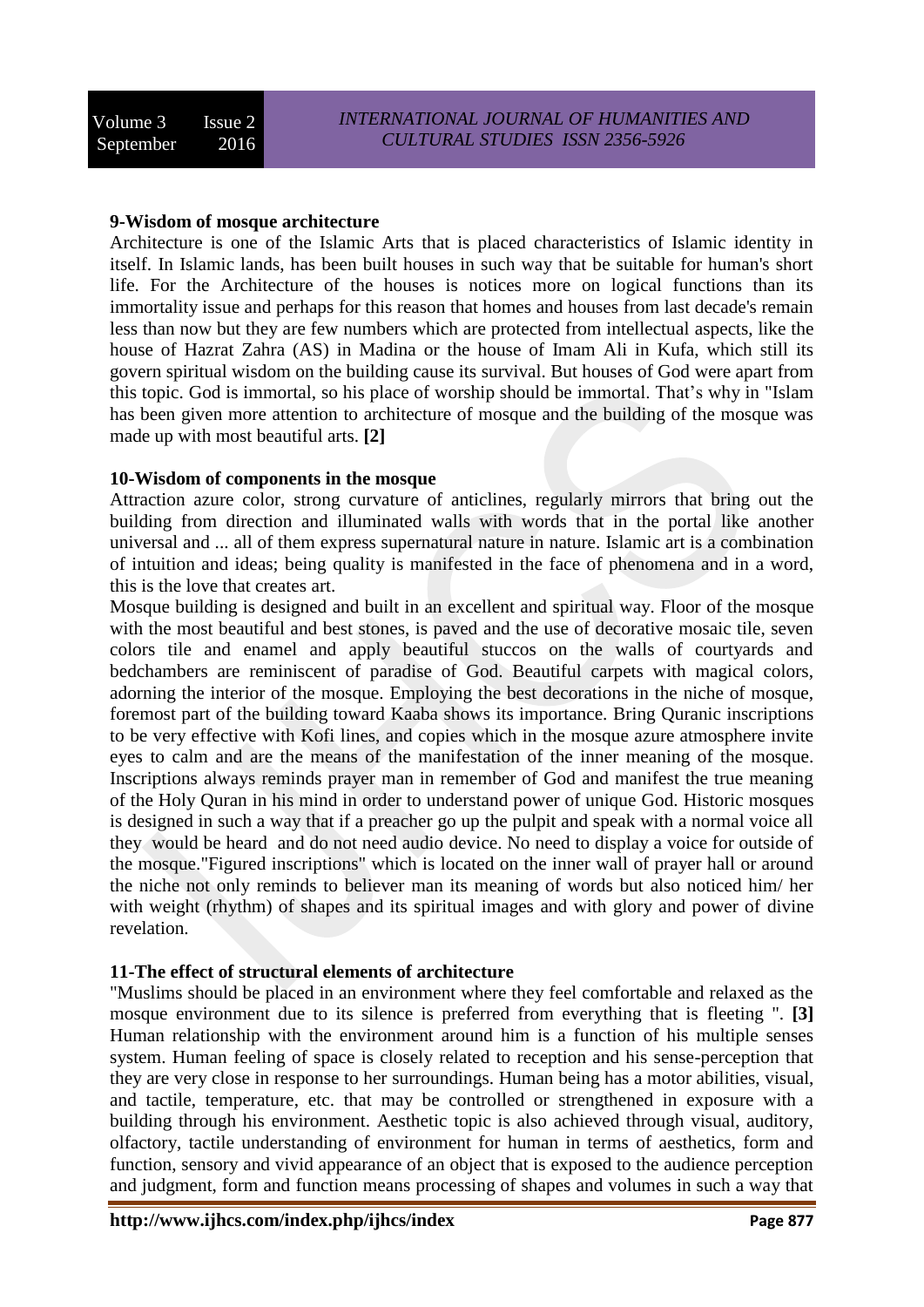fit in with the idea of plan according to simulate the shape of the building according to the form and function depends on various factors.

### **12-Conclusion**

Islamic art features consistent with the spirit of Islam that is monotheism; and that this feature can be found in holy places. Therefore recognition of the glorious achievements of Islamic architecture without the knowledge of the intellectual foundations and social infrastructure would not be possible. Through analyzing the constituent elements of the mosque, which have divine means, the entrance of mosque which has the highest sense of invitation. Dome of the mosque that is the main structural elements of the mosque and is the symbol of reaching from diversity to unity and evokes ascension to the right. Mosque is the most important architecture element of Iran after Islam, should be analyzed in order to understand the spiritual sense in the sacred architecture of mosque sand in the domes and minarets of mosques as the most important and most prominent architectural elements and the results were obtained that the individual characteristics and quality of the physical elements in inducing the sense of spirituality has an impact on the people using of the mosques. Human with thinking on architecture building of Iran, especially the mosques has recognized the enormity of the current wisdom in the works and make sense how to shape the body.